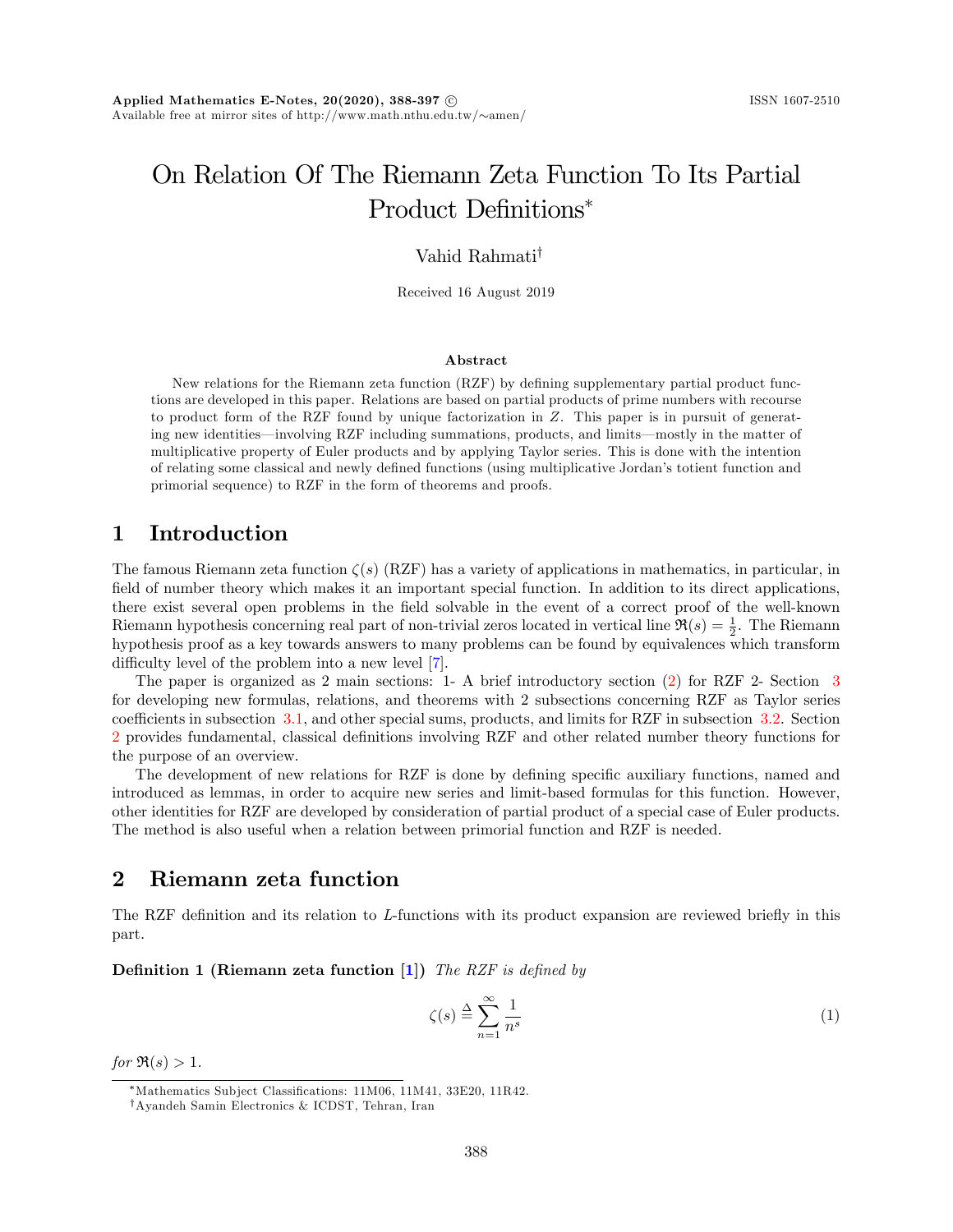Now, with respect to  $L$ -functions [\[1\]](#page-8-0), introduced by Dirichlet (1837), which is defined by

$$
L(s,\chi) \stackrel{\Delta}{=} \sum_{n=1}^{\infty} \frac{\chi(n)}{n^s}, \quad \Re(s) > 1,
$$
 (2)

relation  $(1)$  is written as

$$
\zeta(s) = L(s, 1). \tag{3}
$$

Product expansion of  $(1)$  [\[1\]](#page-8-0) is defined as

<span id="page-1-2"></span>
$$
\zeta(s) = \prod_{p} \frac{1}{1 - p^{-s}}, \ \Re(s) > 1,\tag{4}
$$

where product is taken over all primes. Identity  $(4)$  is a special case of product of the L-functions where  $\chi$ is considered as a multiplicative function  $[16]$ . Equation  $(4)$  is product over all prime numbers, therefore it gives

<span id="page-1-3"></span>
$$
-\frac{\zeta'(s)}{\zeta(s)} = \sum_{n=1}^{\infty} \Lambda(n) n^{-s}, \ \Re(s) > 1 \tag{5}
$$

calculated by taking logarithmic derivative. In [\(5\)](#page-1-3),  $\Lambda(n)$  is the Mangoldt's function [\[1\]](#page-8-0) which equals zero for  $n \neq p^r$ , and it equals to

$$
\Lambda(n) \stackrel{\Delta}{=} \log(p)
$$

for  $n = p^r$  where  $r \in \mathbb{N}$ .

## <span id="page-1-0"></span>3 Riemann Zeta Function in Taylor Series and Some Special Series

With an eye to other formulas involving RZF, and in contrast to previous section showing some classic relations for RZF, in this part, some identities involving RZF including sums and products are presented. Majority of these formulas are related to RZF as coefficients in power series of different functions.

#### <span id="page-1-1"></span>3.1 Taylor Series Involving RZF and Other Special Functions

The main intention is to develop power series with  $\zeta$  function separable in coefficients. Assume that left-hand side of following relation admits Taylor series expansion in neighborhood of  $x_0$  in the form of

<span id="page-1-4"></span>
$$
\sum_{n\geq 1} \frac{f(x/n^p)}{n^{\alpha}} = \sum_{n\geq 0} \frac{f^{(n)}(x_0)}{n!} (x - x_0)^n \zeta(\alpha + np),\tag{6}
$$

which is found by applying Taylor series to left-side of equation and is valid for  $f^{(m)}(x_0) = f^{(m)}(x_0/2^p) = ...$ where  $m = 0, 1, \ldots$  In other words, these parts of coefficients should be factored for the zeta function to appear. Variable p shifts argument in right side, and condition for which  $\zeta(1)$  not appearing in right side is  $\alpha \nmid 1 - np$  for  $\alpha$  and p as integers. This shifting of variable is applicable on argument of zeta function in series presented in this paper, hence it is not re-mentioned in next examples.

If  $x = 1$  with coefficients  $g(n) = f(1/n)$ , left hand side of [\(6\)](#page-1-4) is a *Dirichlet*-series shown as

$$
G(s) = \sum_{n=1}^{\infty} g(n) n^{-s},
$$

where  $\zeta(s) = G(s)$  for  $g(n) = 1$ . As an example,  $f(x) = \sin(x - x_0)$  is standard form of f in [\(6\)](#page-1-4) to be valid. Equation [\(6\)](#page-1-4) is reformulated as

$$
\sum_{n\geq 1} \frac{f((x-x_0)/n^p)}{n^{\alpha}} = \sum_{n\geq 0} \frac{f^{(n)}(0)}{n!} (x-x_0)^n \zeta(\alpha+np)
$$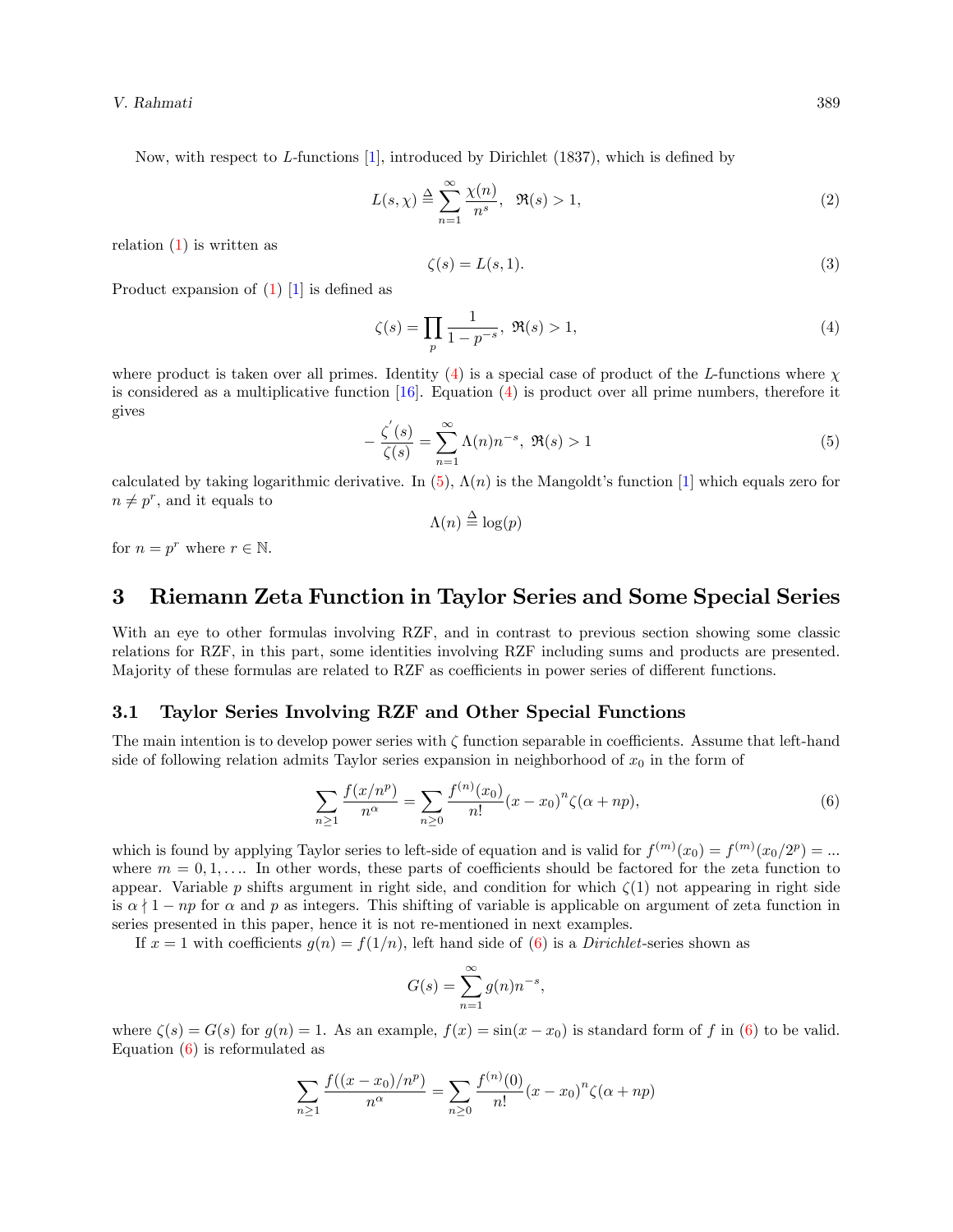to take functions like  $f(x) = \sin(x)$  as well provided that zeta function is separable in coefficients as in [\(6\)](#page-1-4). However, in this paper form of equation [\(6\)](#page-1-4) is selected for generated Taylor series centered at  $x_0 = 0$ . If argument of f is inverted and x set to 1,  $(6)$  forms a generalized Euler sum which is itself a special case of Dirichlet-series [\[2\]](#page-8-1), [\[3\]](#page-8-2), represented as

$$
H(s) = \sum_{n=1}^{\infty} \frac{h(n)}{n^s}, \quad \Re(s) > 1,
$$

for various functions in place of  $h(n)$  which is defined in [\[15\]](#page-9-2). However, by inverting argument of f, right-side of [\(6\)](#page-1-4) forms a Laurent series. If  $h(n)$  is a Dirichlet character  $(mod k)$ ,  $H(s) = L(s, \chi)$  becomes meromorphic continuation of it  $[8]$ ,  $[14]$ .

**Example 1** For  $f(x) = \sin(x)$  near  $x_0 = 0$ , [\(6\)](#page-1-4) yields

$$
\sum_{n\geq 1} \frac{\sin(x/n^p)}{n^{\alpha}} = \sum_{n\geq 0} \frac{(-1)^n x^{2n+1}}{(2n+1)!} \zeta(\alpha + (2n+1)p).
$$

Next, Lemma [1](#page-2-0) is introduced:

<span id="page-2-0"></span>Lemma 1 The defined Upsilon-function

$$
\Upsilon_p(\alpha) \stackrel{\Delta}{=} \sum_{n \ge 0} \frac{n^p}{\alpha^n n!}, \ \alpha \ne 0,
$$
\n(7)

where for  $p = 0$  it gives

$$
\Upsilon_0(\alpha) = e^{\frac{1}{\alpha}},
$$

can be calculated for  $p = 1, 2, \dots$  by recursive relation

$$
\Upsilon_p(\alpha) = -\alpha \Upsilon'_{p-1}(\alpha).
$$

**Proof.** This result is provable by induction.  $\blacksquare$ 

In view of  $\Upsilon_p(\alpha)$ , assume following series expansion

<span id="page-2-1"></span>
$$
\sum_{n\geq 0} \frac{f(nx)}{\alpha^n n!} = \sum_{n\geq 0} \frac{f^{(n)}(x_0)}{n!} (x - x_0)^n \Upsilon_n(\alpha), \ \alpha \neq 0,
$$
\n(8)

which is valid if  $f^{(m)}(x_0) = f^{(m)}(2x_0) = ...$  for  $m = 0, 1, ...$  By applying [\(6\)](#page-1-4)-[\(8\)](#page-2-1), following double sum involving  $\zeta$  function is found as

<span id="page-2-4"></span>
$$
\sum_{m\geq 1} \sum_{n\geq 0} \frac{f(nx/m^p)}{m^{\beta} \alpha^n n!} = \sum_{n\geq 0} \frac{f^{(n)}(x_0)}{n!} (x - x_0)^n \Upsilon_n(\alpha) \zeta(\beta + np), \ \alpha \neq 0. \tag{9}
$$

Next, some examples with Lemma [2](#page-3-0) are presented.

Example 2 Sums

<span id="page-2-2"></span>
$$
\sum_{n\geq 0} \frac{\sin(nx)}{\alpha^n} = \frac{\alpha \sin(x)}{\alpha^2 + 1 - 2\alpha \cos(x)}, \quad |\alpha| > 1
$$
\n(10)

and

<span id="page-2-3"></span>
$$
\sum_{n\geq 0} \frac{\cos(nx)}{\alpha^n} = \frac{\alpha^2 - \alpha \cos(x)}{\alpha^2 + 1 - 2\alpha \cos(x)}, \quad |\alpha| > 1
$$
\n(11)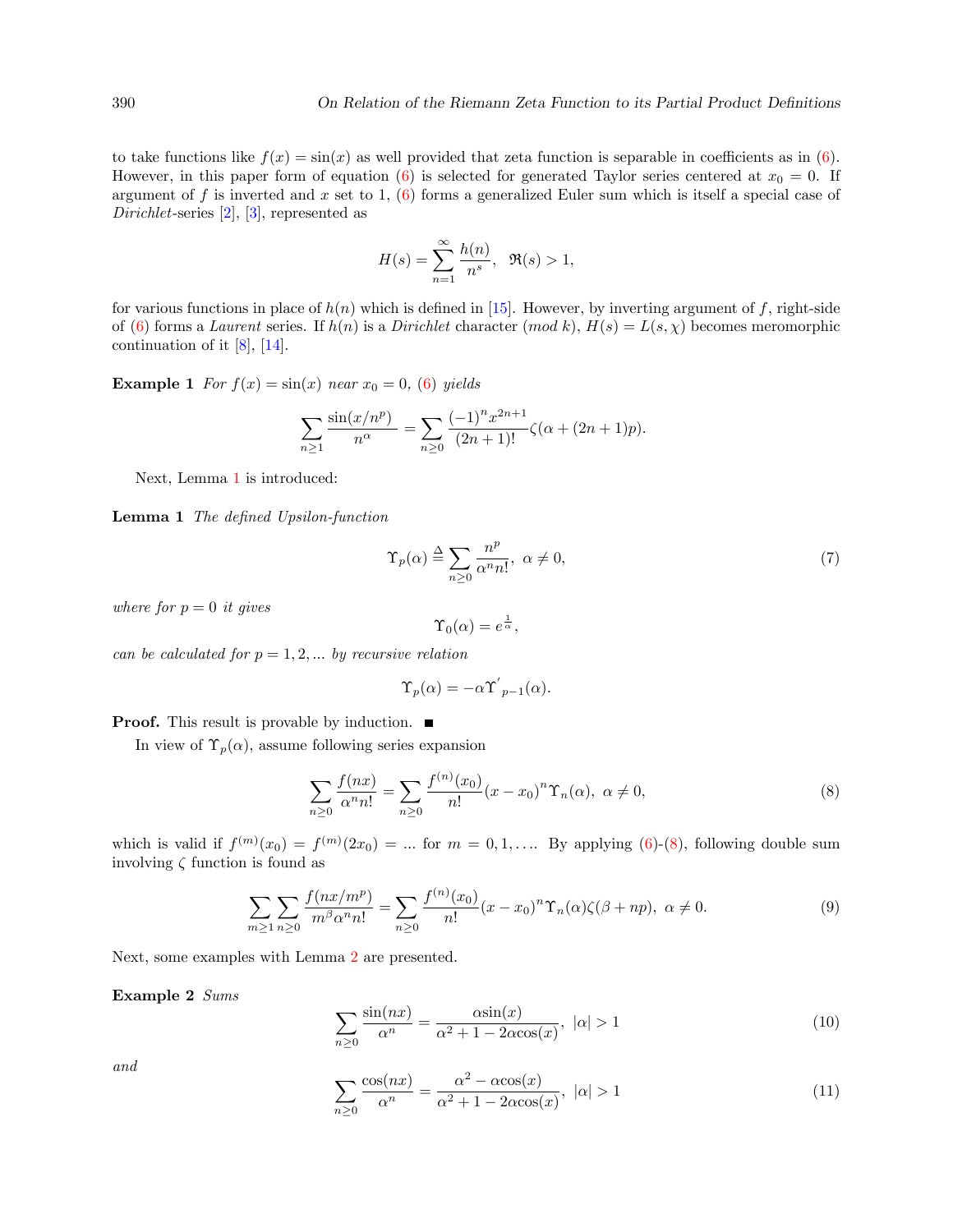V. Rahmati 391

have closed form expressions evaluated using Euler identities for  $sin(x)$  and  $cos(x)$  functions. Integration of  $(10)$  is calculable explicitly after removing first zero term from left-side and dividing right-side nominator and denominator integrand by  $\alpha^2$  as

<span id="page-3-2"></span>
$$
-\sum_{n\geq 1} \frac{\cos(nx)}{n\alpha^n} = \int \frac{\alpha^{-1}\sin(x)}{1 + \alpha^{-2} - 2\alpha^{-1}\cos(x)} dx = \frac{1}{2}\ln(1 + \frac{1}{\alpha^2} - \frac{2}{\alpha}\cos(x)).
$$
 (12)

Integration of [\(12\)](#page-3-2) gives

$$
\sum_{n\geq 1} \frac{\sin(nx)}{n^2 \alpha^n} = -\int_0^x \frac{1}{2} \ln(1 + \frac{1}{\alpha^2} - \frac{2}{\alpha} \cos(\theta)) d\theta \Big|_{\alpha=1} = -\int_0^x \ln(2\sin(\frac{x}{2})) dx \tag{13}
$$

which is a generalized form for the Clausens's integral [\[10\]](#page-9-5) originally defined for  $\alpha = 1$ . Another relation is cosine series [\[10\]](#page-9-5) of the form

$$
\sum_{n\geq 1} \frac{\cos(nx)}{n^2} = \frac{x^2}{4} - \frac{\pi x}{2} + \frac{\pi^2}{6},
$$

which is equal to left-hand side of [\(11\)](#page-2-3) for  $\alpha = 1$  after integrating twice [\[10\]](#page-9-5).

For integration of  $(11)$ , Lemma [2](#page-3-0) is introduced:

<span id="page-3-0"></span>Lemma 2 The defined sigma-function

<span id="page-3-4"></span>
$$
\varsigma_p(\alpha) \stackrel{\Delta}{=} \sum_{n \ge 0} \frac{n^p}{\alpha^n}, \qquad |\alpha| > 1,\tag{14}
$$

where for  $p = 0$  it equals

$$
\varsigma_0(\alpha) = \frac{\alpha}{\alpha - 1}
$$

;

is calculated for  $p = 1, 2, \ldots$  by recursive relation

$$
\varsigma_p(\alpha) = -\alpha \varsigma_{p-1}'(\alpha).
$$

**Proof.** This result is provable by induction.  $\blacksquare$ 

Sigma-function is related to the Polylogarithm-function by following relation:

<span id="page-3-5"></span>
$$
\varsigma_m(\alpha) = (-1)^{m+1} Li_{-m}(\alpha), \ m = 0, 1, 2, \dots
$$
\n(15)

A formula similar to [\(8\)](#page-2-1) using Lemma [2](#page-3-0) is expansion

<span id="page-3-3"></span>
$$
\sum_{n\geq 0} \frac{f(nx)}{\alpha^n} = \sum_{n\geq 0} \frac{f^{(n)}(x_0)}{n!} (x - x_0)^n \varsigma_n(\alpha). \tag{16}
$$

The generating function for  $\varsigma_n(\alpha)$  using [\(16\)](#page-3-3) where  $f(x) = e^x$  is found as

$$
\frac{1}{1-\alpha^{-1}e^x} = \sum_{n\geq 0} \frac{x^n}{n!} \varsigma_n(\alpha), \ x < \ln|\alpha|.
$$

For  $\alpha = -1$ , [\(16\)](#page-3-3) diverges according to [\(14\)](#page-3-4), therefore, using relation  $Li_m(-1) = \zeta(m)(2^{1-m} - 1)$  extracted based on Hardy's series for RZF  $[11]$ ,

$$
\zeta(s) = \frac{1}{1 - 2^{1-s}} \sum_{n=1}^{\infty} \frac{(-1)^{n-1}}{n^s}, \ \Re(s) > 0,
$$

<span id="page-3-1"></span><sup>&</sup>lt;sup>1</sup>The integrand is reformed according to desired domain in order to result in correct integration as for right-side of  $(10)$ ,  $|\alpha|$  < 1 is part of domain where left-side diverges, thus, the integrand was changed to fit left-side domain as well.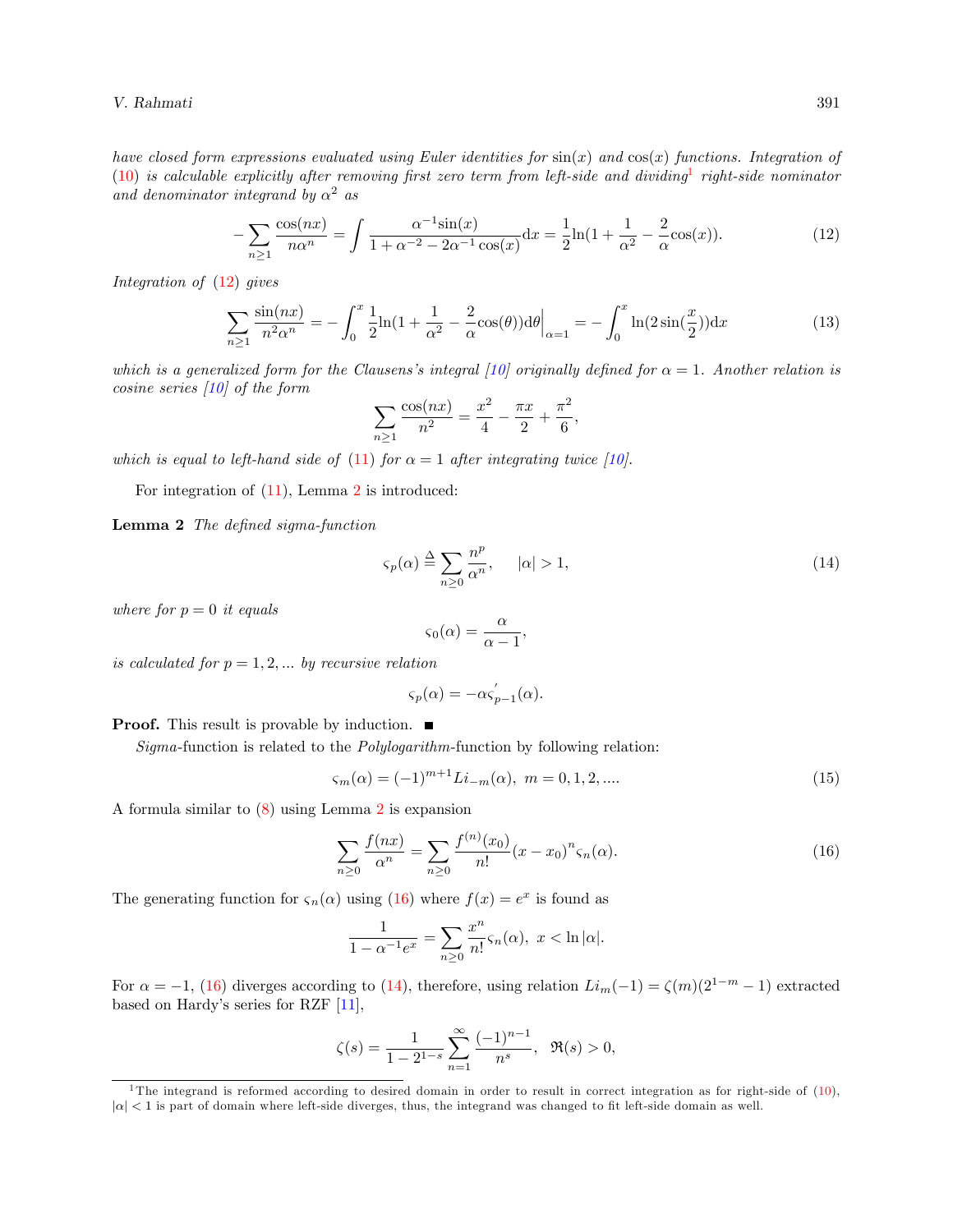where  $m \neq 1$  with [\(15\)](#page-3-5), an alternative series results in

<span id="page-4-0"></span>
$$
\sum_{n\geq 0} (-1)^n f(nx) = \sum_{n\geq 0} \frac{f^{(n)}(x_0)}{n!} (x - x_0)^n (-1)^{n+1} Li_{-n}(-1).
$$
 (17)

Moreover, [\(17\)](#page-4-0) is reducible to

<span id="page-4-1"></span>
$$
\sum_{n\geq 0} (-1)^n f(nx) = \frac{1}{2} f(x_0) + \sum_{n\geq 0} \frac{f^{(2n+1)}(x_0)}{(2n+1)!} (x - x_0)^{2n+1} \zeta(-2n-1) (4^{n+1} - 1),\tag{18}
$$

where even powers—in general form of series—are removed by  $\zeta(-2n) = 0$  and first term equals  $-\zeta(0)f(x_0)$ . To rewrite series in terms of the *Bernoulli*-numbers [\[1\]](#page-8-0),  $\zeta(-n)$  should be replaced by  $-\frac{B_{n+1}}{n+1}$ . Many divergent series are evaluated using various methods including Ramanujan's summation. In fact, Ramanujan's summation equals [\(18\)](#page-4-1) with little variations for  $x_0 = 0$  and  $x = 1$  in terms of *Bernoulli-numbers* [\[6\]](#page-8-3).

**Example 3** By [\(16\)](#page-3-3) where  $f(x) = cos(x)$ , series expansion of (real part) integration of right-hand side of  $(11)$  is evaluated by separating first term as

$$
x + \sum_{n\geq 1} \frac{\sin(nx)}{n\alpha^n} = \int \frac{1 - \alpha^{-1}\cos(x)}{1 + \alpha^{-2} - 2\alpha^{-1}\cos(x)} dx = \sum_{n\geq 0} \frac{(-1)^n}{(2n+1)!} x^{2n+1} \varsigma_{2n}(\alpha),\tag{19}
$$

for  $|\alpha| \geq 1$ . The power series for [\(10\)](#page-2-2) and [\(11\)](#page-2-3) are equivalent to

$$
\frac{\alpha \sin(x)}{\alpha^2 + 1 - 2\alpha \cos(x)} = \sum_{n=0}^{\infty} \frac{(-1)^n x^{2n+1}}{(2n+1)!} \varsigma_{2n+1}(\alpha)
$$

and

$$
\frac{\alpha^2 - \alpha \cos(x)}{\alpha^2 + 1 - 2\alpha \cos(x)} = \sum_{n=0}^{\infty} \frac{(-1)^n x^{2n}}{(2n)!} \varsigma_{2n}(\alpha)
$$

for  $|\alpha| > 1$ .

A new double sum formula similar to [\(9\)](#page-2-4) is found by Lemma [2](#page-3-0) as

<span id="page-4-2"></span>
$$
\sum_{m\geq 1} \sum_{n\geq 0} \frac{f(nx/m^p)}{m^{\beta} \alpha^n} = \sum_{n\geq 0} \frac{f^{(n)}(x_0)}{n!} (x - x_0)^n \varsigma_n(\alpha) \zeta(\beta + np), \ \alpha > 1. \tag{20}
$$

Next examples illustrate use of formula [\(20\)](#page-4-2).

**Example 4** Letting  $f(x) = \sin(x)$  and  $f(x) = \cos(x)$  with  $p = 1$  in [\(20\)](#page-4-2) using previous formulas gives

$$
\sum_{m\geq 1} \frac{\alpha \sin(x/m)}{m^{\beta}(\alpha^2 + 1 - 2\alpha \cos(x/m))} = \sum_{n\geq 0} \frac{(-1)^n}{(2n+1)!} x^{2n+1} \varsigma_{2n+1}(\alpha) \zeta(2n+\beta+1), \quad \alpha > 1
$$

and

$$
\sum_{m\geq 1} \frac{\alpha^2 - \alpha \cos(x/m)}{m^{\beta}(\alpha^2 + 1 - 2\alpha \cos(x/m))} = \sum_{n\geq 0} \frac{(-1)^n}{(2n)!} x^{2n} \varsigma_{2n}(\alpha) \zeta(2n + \beta), \quad \alpha > 1.
$$

<span id="page-4-3"></span>To develop more formulas in following, Lemma [3](#page-4-3) is introduced: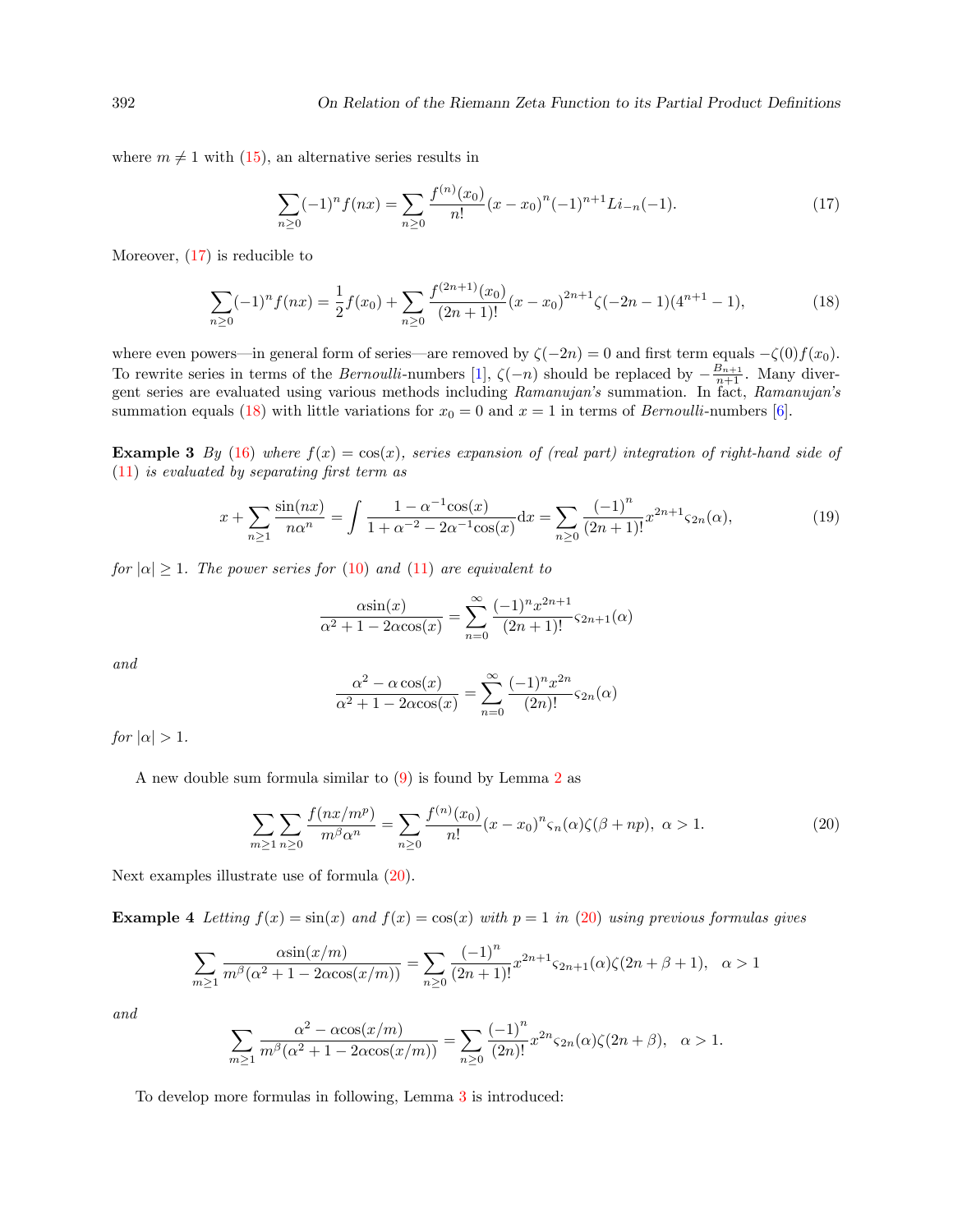V. Rahmati 393

Lemma 3 The defined tau-function

$$
\tau_p(\alpha) \stackrel{\Delta}{=} \sum_{n \ge 1} \frac{1}{n^p \alpha^n n!}, \ \alpha \ne 0 \tag{21}
$$

where for  $p = 0$  it equals

$$
\tau_0(\alpha) = e^{\frac{1}{\alpha}} - 1,
$$

is calculated for  $p = -1, 0, \dots$  by recursive relation

$$
\tau_p(\alpha) = -\int \frac{\tau_{p-1}(\alpha)}{\alpha} d\alpha.
$$

**Proof.** This result can be verified by induction.  $\blacksquare$ 

By using Lemma [3,](#page-4-3) series for left-side of equation [\(22\)](#page-5-0) is assumed as its right-side:

<span id="page-5-0"></span>
$$
\sum_{n\geq 1} \frac{f(nx)}{n^p \alpha^n n!} = \sum_{n\geq 0} \frac{f^{(n)}(x_0)}{n!} (x - x_0)^n \tau_{p-n}(\alpha).
$$
 (22)

For  $\zeta$  to appear, double summation method applied on  $(22)$  as before results in

$$
\sum_{m\geq 1} \sum_{n\geq 1} \frac{f(nx/m^{p_1})}{m^{\beta}n^p \alpha^n n!} = \sum_{n\geq 0} \frac{f^{(n)}(x_0)}{n!} (x - x_0)^n \tau_{p-n}(\alpha) \zeta(\beta + np_1), \ \beta > 1. \tag{23}
$$

Tau function satisfies  $\tau_{-n}(1) = eB(n)$  for  $n > 1$ , where  $B(n)$  is the Bell-number [\[4\]](#page-8-4), [\[5\]](#page-8-5) appearing in series [\[9\]](#page-9-7) of the form

$$
\sum_{n\geq 0} \frac{f(nx)}{n!} = e \sum_{n\geq 0} \frac{f^{(n)}(x_0)}{n!} (x - x_0)^n B(n). \tag{24}
$$

Next example illustrates a property of these numbers.

**Example 5** Assume that a set of  $m + 1$  recurrence functions defined as

$$
f_0(x) = \sum_{n\geq 0} \frac{a_n}{n!} (x - x_0)^n,
$$
  

$$
f_m(x) = \sum_{n\geq 0} \frac{f_{m-1}(nx)}{n!},
$$

exists. Then, using Bell-numbers, the Taylor series expansion of  $f_m(x)$  near  $x_0$  for  $m \in \mathbb{R}$  is equal to

$$
f_m(x) = e^m \sum_{n \ge 0} \frac{a_n}{n!} (x - x_0)^n B^m(n)
$$
 (25)

for

$$
x < x_0 + \lim_{n \to \infty} \left( \frac{n!}{a_n B^m(n)} \right)^{1/n}.
$$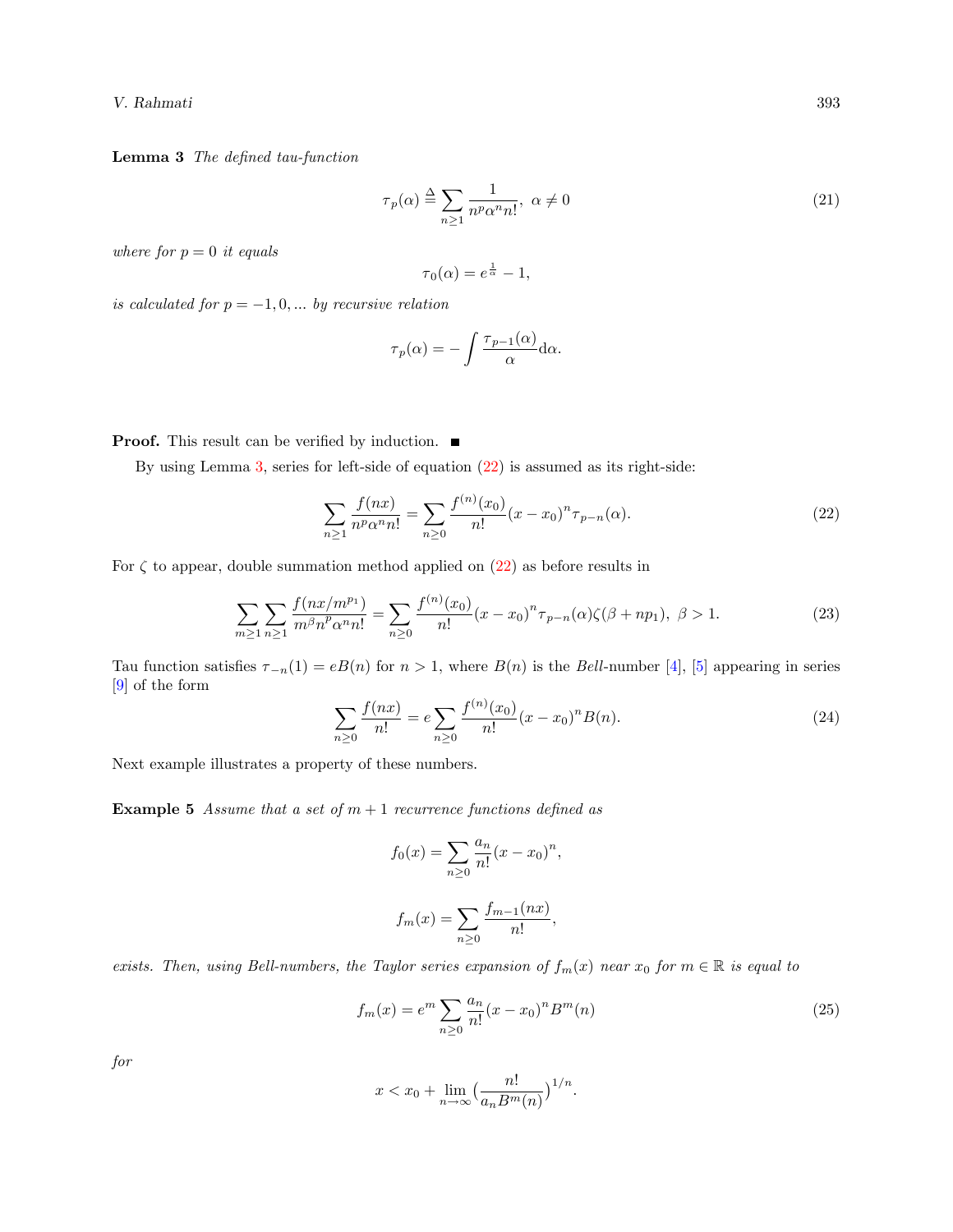#### <span id="page-6-0"></span>3.2 Special Products and Sums Representing RZF

In this section, Theorem 1 with the intention of relating partial zeta function and partial primes' product function (Definition [2\)](#page-6-1) to RZF is presented. However, a simple average sum based on limit operator is also introduced in Theorem [6.](#page-7-0)

A limit-based relation for  $\zeta_n$  is

$$
\zeta(s) = \lim_{N \to \infty} \frac{1}{N} \sum_{n=1}^{N} \zeta_n(s),\tag{26}
$$

which is proved by a relation presented in Lemma [4.](#page-6-2)

<span id="page-6-2"></span>**Lemma 4** Let S be a Cesàro mean  $\left[12\right]$  (sum or product) and  $S_n$  its partial value. Then

$$
S = \lim_{N \to \infty} \frac{1}{N} \sum_{n=1}^{N} S_n,
$$

where

$$
S_n = \sum_{m=1}^n a_m = \prod_{m=1}^n b_m,
$$

under condition

$$
S = \lim_{n \to \infty} S_n.
$$

Proof. The sum in statement of Lemma [4](#page-6-2) is written as

$$
S = \lim_{N \to \infty} \left\{ \underbrace{\frac{S_1}{N}}_{0} + \underbrace{\frac{S_2}{N}}_{0} + \dots + \underbrace{\frac{S_n}{N} + \frac{S_{n+1}}{N}}_{average \ of \ infinite \ terms} + \dots + \frac{S_{\infty}}{N} \right\} = S_{\infty},
$$

which ends proof under condition of lemma with assumption of

$$
\lim_{n \to \infty} \frac{s_n}{n} = 0.
$$

<span id="page-6-1"></span>Е

**Definition 2** Define partial primes' product function and partial zeta function as

$$
P_n(s) = \left\{ \prod_{i=1}^n p_i \right\}^{-s} = \left\{ p_n \# \right\}^{-s} \tag{27}
$$

and

$$
\zeta_n(s) = \prod_{i=1}^n \frac{1}{1 - p_i^{-s}},\tag{28}
$$

where  $p_n \#$  is the primorial function.

Next, using these functions, Theorem [5](#page-6-3) is introduced.

<span id="page-6-3"></span>**Theorem 5** RZF can be determined in terms of partial product functions  $P_n$  and  $\zeta_n$  as

<span id="page-6-5"></span>
$$
\zeta(s) = \lim_{n \to \infty} \frac{1}{P_{2\lfloor n \rfloor + 1}(s)} \left\{ \frac{2^{-s}}{1 - 2^{-s}} - \sum_{k=1}^{2\lfloor n \rfloor} (-1)^{k+1} P_k(s) \zeta_{k+1}(s) \right\}, \ \Re(s) > 1 \tag{29}
$$

and

<span id="page-6-4"></span>
$$
\zeta(s) = \frac{2^s}{2^s - 1} + \sum_{n=2}^{\infty} \frac{P_n(s)\zeta_n(s)}{P_{n-1}(s)}, \ \Re(s) > 1. \tag{30}
$$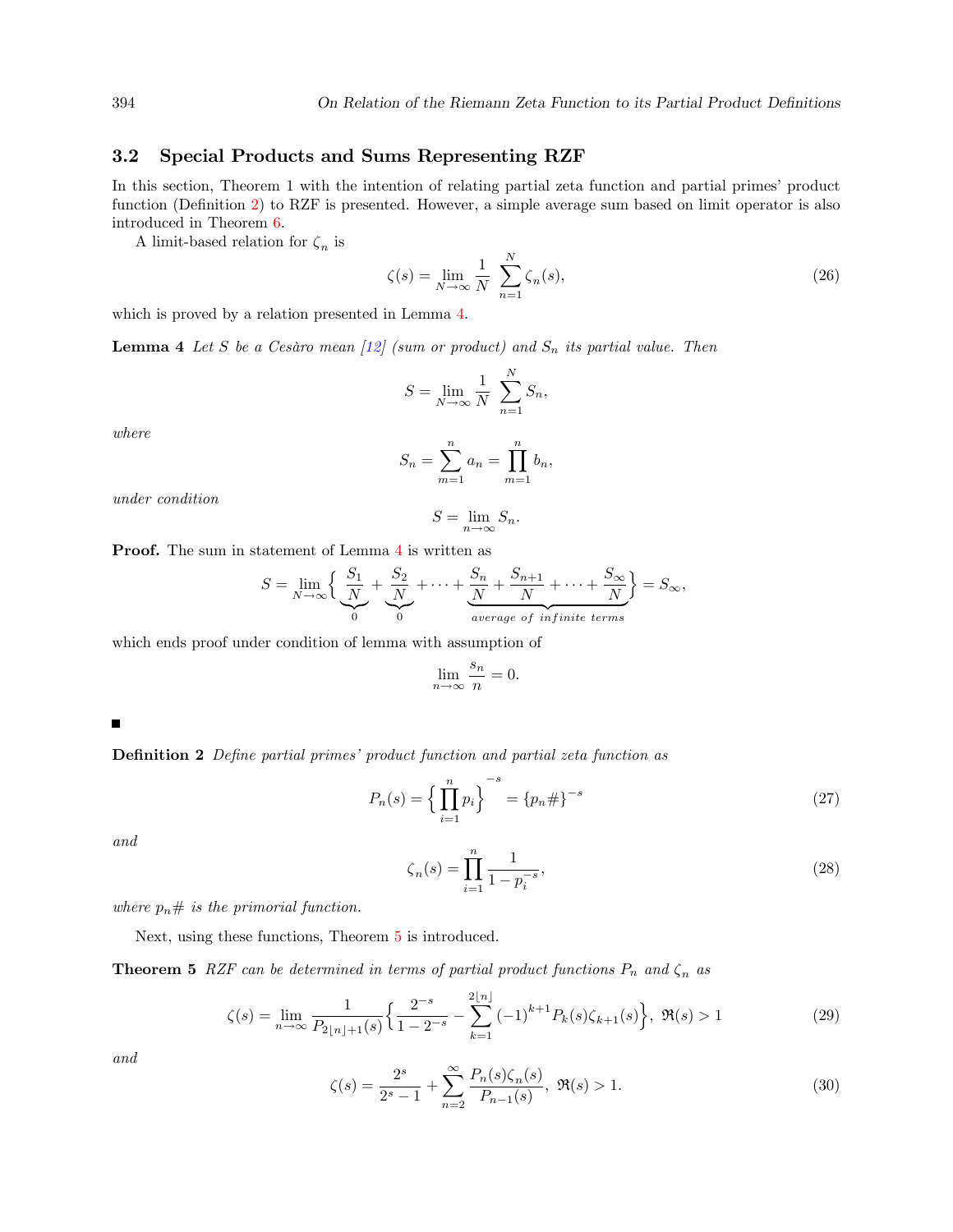V. Rahmati 395

**Proof.** By assuming  $p_i$  as sequence of prime numbers, left-side of equality

$$
\frac{p_1^{-s}}{1-p_1^{-s}}=\frac{p_1^{-s}}{(1-p_1^{-s})(1-p_2^{-s})}-\frac{\left(p_1p_2\right)^{-s}}{(1-p_1^{-s})(1-p_2^{-s})}
$$

is expanded as its right-side by multiplying numerator and denominator by  $1 - p_2^{-s}$ . If this is done for n prime numbers, it yields

$$
\frac{p_1^{-s}}{1-p_1^{-s}} = \frac{p_1^{-s}}{(1-p_1^{-s})(1-p_2^{-s})} - \frac{(p_1p_2)^{-s}}{(1-p_1^{-s})\dots(1-p_3^{-s})} + \dots + \frac{(-1)^n(p_1\dots p_{n-1})^{-s}}{(1-p_1^{-s})\dots(1-p_n^{-s})} + \frac{(-1)^{n+1}(p_1\dots p_n)^{-s}}{(1-p_1^{-s})\dots(1-p_n^{-s})}.
$$

This can be rewritten on the basis of partial product functions  $P_n$  and  $\zeta_n$  as

$$
\frac{p_1^{-s}}{1-p_1^{-s}} = P_1(s)\zeta_2(s) - P_2(s)\zeta_3(s) + \dots + (-1)^n P_{n-1}(s)\zeta_n(s) + (-1)^{n+1} P_n(s)\zeta_n(s).
$$

In this step, n is replaced by  $2n+1$  in order to eliminate last term sign, then equation is solved for  $\zeta_{2n+1}(s)$ , therefore it gives

$$
\zeta_{2n+1}(s) = \frac{1}{P_{2n+1}(s)} \left\{ \frac{p_1^{-s}}{1 - p_1^{-s}} - \sum_{k=1}^{2n} (-1)^{k+1} P_k(s) \zeta_{k+1}(s) \right\}
$$

which equals Theorem [5](#page-6-3) statement by setting  $p_1 = 2$  and limiting equality as n approaches infinity.

To prove second relation, same technique by interchanging Örst and second terms is applied which results in

$$
\frac{p_1^{-s}}{1-p_1^{-s}} = \frac{-p_1^{-s}p_2^{-s}}{(1-p_1^{-s})(1-p_2^{-s})} + \frac{p_1^{-s}}{(1-p_1^{-s})(1-p_2^{-s})}.
$$

This is done for  $n$  prime numbers, therefore it gives

$$
\frac{1}{1-p_1^{-s}} + \dots + \frac{p_n^{-s}}{(1-p_1^{-s})\dots(1-p_n^{-s})} = \frac{1}{(1-p_1^{-s})\dots(1-p_n^{-s})},
$$

which can be reformed as [\(30\)](#page-6-4) by  $p_k = P_k(s)/P_{k-1}(s)$ .

A familiar relation [\[13\]](#page-9-9) for  $s = 2, 3, \ldots$  is

$$
\zeta(s) = \frac{2^s}{2^s - 1} + \sum_{n=2}^{\infty} \frac{(p_{n-1} \#)^s}{J_s(p_n \#)}, s = 2, 3, \dots
$$

in terms of primorial sequence  $p_n \#$  with multiplicative Jordan's totient function defined as

$$
p_n \# \stackrel{\Delta}{=} \prod_{k=1}^n p_k
$$

and

$$
J_k(n) \stackrel{\Delta}{=} n^k \prod_{p|n} \left(1 - \frac{1}{p^k}\right).
$$

<span id="page-7-0"></span>However, equation [\(29\)](#page-6-5) is also valid for non-integer values of s in the domain of convergence.  $\blacksquare$ 

Theorem 6 The average identity

<span id="page-7-1"></span>
$$
\zeta(s) = \frac{1}{q} \Big\{ \sum_{i=1}^{q} \Big\{ \frac{1}{1 - p_i^{-s}} + \sum_{n=0}^{\infty} \sum_{m=p_i^{n+1}}^{p_i^{n+1}-1} \frac{1}{m^s} \Big\} \Big\}
$$
(31)

represents RZF, where sequence  $p_i$  denotes prime numbers.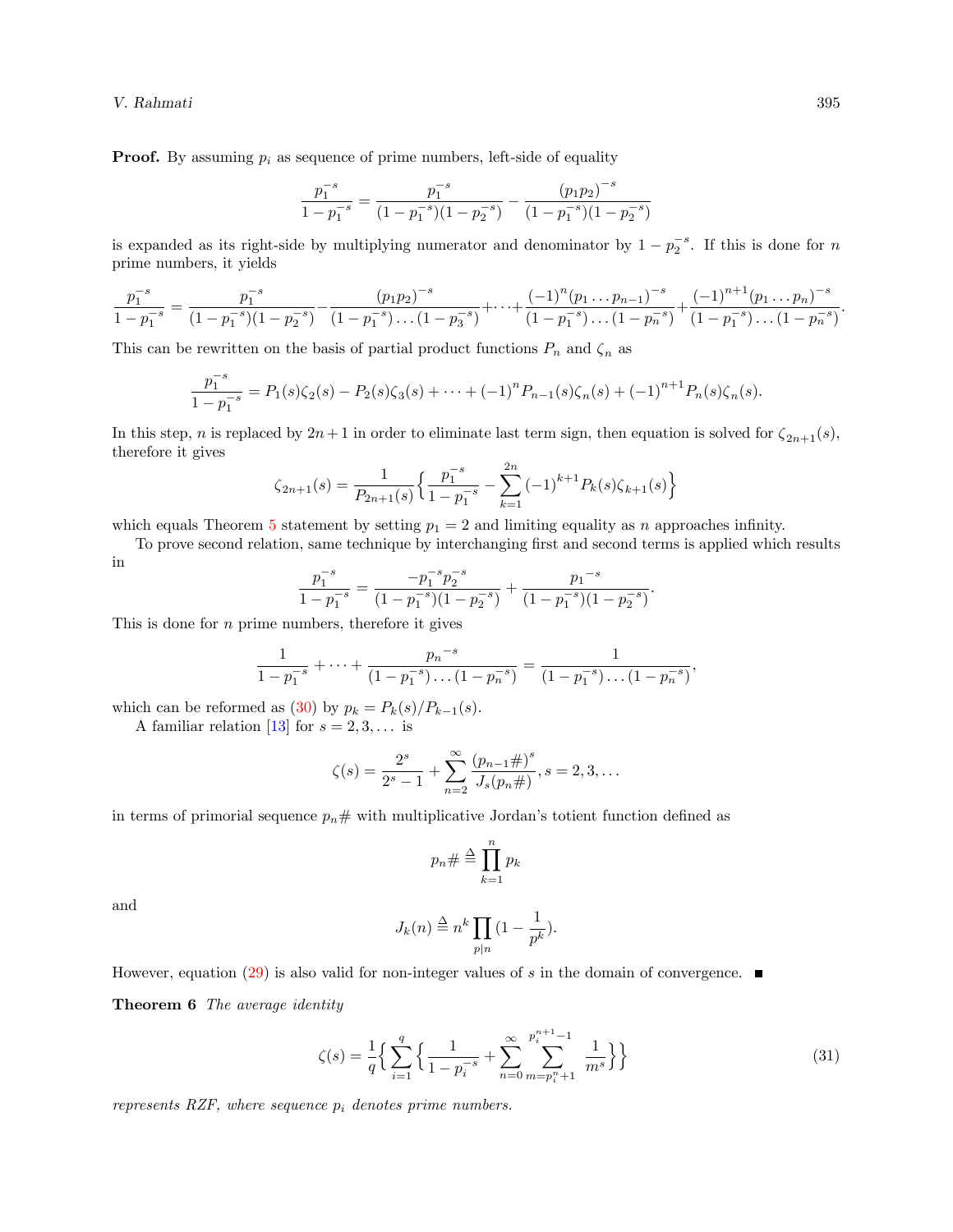Proof. The set

$$
\bigcup_{i=0}^{n} \left\{ m^{i}+1, m^{i}+2, \ldots, m^{i+1}-1 \right\},\,
$$

where  $1 < m \in \mathbb{N}$ , is equal to  $\{1, 2, \ldots, m^{n+1} - 1\}$  excluded by  $\{1, m^1, m^2 \ldots, m^{n+1}\}$ , so the sum

$$
\sum_{n=0}^{\infty} \sum_{m=p_i^n+1}^{p_i^{n+1}-1} \frac{1}{m^s} = \sum_{m \in \mathbb{N}-\{1, p_i, p_i^2, \dots\}} \frac{1}{m^s}
$$

in [\(31\)](#page-7-1) equals

$$
\zeta(s) - \left(1 + \frac{1}{p_i^s} + \frac{1}{p_i^{2s}} + \dots\right) = \zeta(s) - \frac{1}{1 - p_i^{-s}},
$$

and it Önally follows that

$$
\zeta(s) = \frac{1}{q} \Big\{ \sum_{i=1}^{q} \Big\{ \frac{1}{1 - p_i^{-s}} + \zeta(s) - \frac{1}{1 - p_i^{-s}} \Big\} \Big\}.
$$

The last relation is theorem's statement.

Equation [\(31\)](#page-7-1) is valid for other unique sequences satisfying  $1 < \alpha_i \in \mathbb{N}$  in place of  $p_i$ , but using prime numbers  $p_i$  with theorem 2 and relation [\(31\)](#page-7-1), a functional equation for Euler product is found as

$$
\prod_{i=1}^{\infty} \frac{1}{1 - p_i^{-s}} = \prod_{i=1}^{\infty} \left\{ \zeta(s) - \sum_{n=0}^{\infty} \sum_{m=p_i^{\text{n}}+1}^{p_i^{\text{n}}+1} \frac{1}{m^s} \right\},\tag{32}
$$

where terms in left-hand side correspond to terms in right-hand side respectively.  $\blacksquare$ 

#### 4 Summary

Basic definitions related to the RZF were reviewed briefly at beginning part of this paper. Then, several lemmas with their proofs and relations to the RZF were presented in order to develop some power series (with RZF in their coefficients) and some limit-based identities. Finally, a theorem providing a familiar identity for RZF, and another one for Euler product were introduced.

Acknowledgment. The author appreciates reviewers for their suggestions which improved this work.

#### References

- <span id="page-8-0"></span>[1] T. M. Apostol, Introduction to Analytic Number Theory, Springer Science & Business Media, 2013.
- <span id="page-8-1"></span>[2] T. M. Apostol and Thiennu H. Vu., Dirichlet series related to the Riemann zeta function, J. Number Theory,  $19(1984)$ ,  $85-102$ .
- <span id="page-8-2"></span>[3] A. Basu and T. M. Apostol, A new method for investigating Euler sums, Ramanujan J., 4(2000), 397-419.
- <span id="page-8-4"></span>[4] L. Comtet, Advanced Combinatorics: The Art of Finite and Infinite Expansions, Springer Science  $\&$ Business Media, 1974.
- <span id="page-8-5"></span>[5] N. G. D. Bruijn, Asymptotic Methods in Analysis, vol. 4, Courier Corporation, 1981.
- <span id="page-8-3"></span>[6] E. Delabaere, Ramanujan's summation, Algorithms Seminar, 2001–2002, 2003, p. 83.